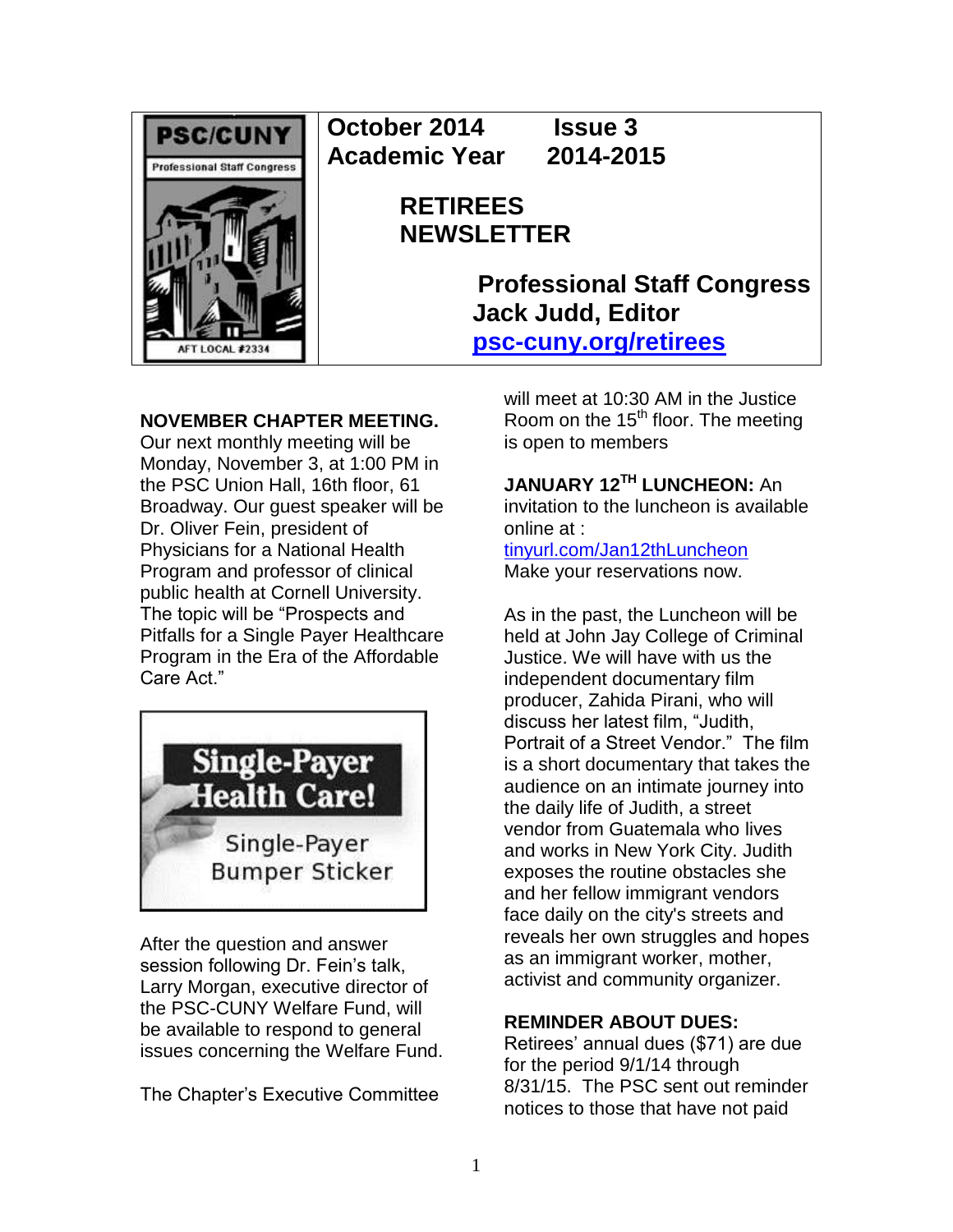as of October 1. If you would like to check and be sure that your dues have been received and paid, call the PSC Membership Department at 212-354-1252.

In November, we will remove the names of people who have not paid their dues from the chapter membership list. (PSC Constitution, Article III, Section 8 c: "An individual on direct payment who has not submitted dues payments for two (2) consecutive months shall no longer be a member in good standing. Such an individual shall lose the right to vote, nominate, run for or hold office, and shall be dropped from membership after a reasonable time.") There is union-wide PSC election this spring. If you are not an active member by 12/1/14, you will not be able to vote.

#### **SYNOPSIS OF OCTOBER CHAPTER MEETING:** *Here is a*

*summary of panelists' remarks made at the October 6 chapter meeting, courtesy of Joel Berger, vice chairman.*

**Building upon the energy generated by the People's Climate March in September, the chapter meeting focused on activism both statewide and locally at CUNY.**

Professor Jean Grassman, of Brooklyn College, outlined the "watchdog" role of the PSC Health and Safety Committee. Working for a healthy workplace environment on each college, members of the Watchdogs Committee will visit the campus to investigate conditions and make recommendations when

invited by the local PSC chapter. The Watchdogs Committee also works to reduce CUNY's carbon footprint and to support sustainability plans for New York City. For example, they press to ensure that new buildings at CUNY are LEED certified, to reduce CUNY's use of electricity and its production of carbon dioxide emissions.

Many of CUNY's classrooms are in "awful condition," according to Grassman. "It is an equity issue that our students have decent learning spaces." Improving CUNY's teaching and learning conditions is a priority for the Watchdogs Committee.



Grassman also noted that there should be greater student and faculty involvement in recycling programs at the campuses. And she promoted "green skills," such as composting,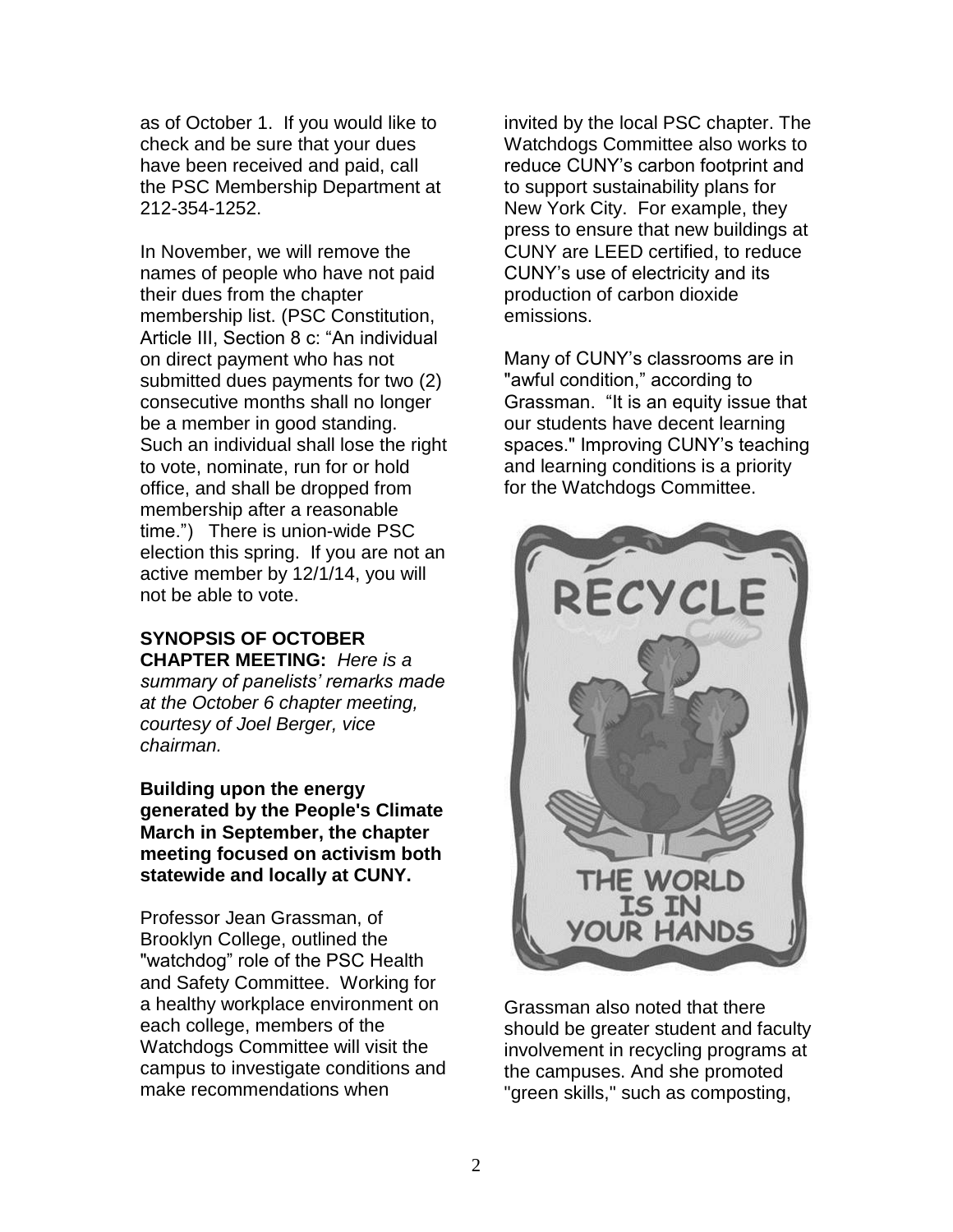waste reduction, urban gardening. Students, faculty and staff should become more involved in these projects.

In the future, the Watchdogs Committee might explore projects that affect the communities in which CUNY students live, such as creating more access to green space and improving mass transit.

Following Professor Grassman's report, Professor Ken Gould, director of the Urban Sustainability Program at Brooklyn College, described how many issues of concern to the PSC Health and Safety Watchdogs Committee have been incorporated into his interdisciplinary bachelor's degree program. Gould integrated pictures from the climate march into his presentation to highlight the emphasis on environmental justice and union involvement that is built into the Urban Sustainability Program. Faculty from three different departments—Earth and Environmental Science, Economics and Sociology—created courses for the program are team taught by faculty from all three departments. The program has requirements in all three departments, and students select one of the areas of study as a concentration. "The major is built upon three pillars: ecological sustainability, economic sustainability and social justice equity sustainability," said Gould.

The culmination of the program is a capstone course in which students in the three concentrations are brought together to serve a client: Brooklyn College. They work together to

invent policies that will have an impact on sustainability at the college. Professor Gould urges faculty at other campuses to "steal this model."

Well represented at the People's Climate March was a contingent from Food and Water Watch. Eric Weltman, of the Brooklyn office of this national, non- profit environmental group, explained the science behind fracking and the destruction resulting from the process.



For background on fracking see this excerpt from [foodandwaterwatch.org:](http://foodandwaterwatch.org/)

*"Fracking, also called "hydraulic fracturing," is a destructive process that corporations like Halliburton, BP and ExxonMobil use to extract natural gas and oil from rock that lies deep underground. They drill a deep well and inject millions of gallons of toxic fracking fluid – a mix of water, sand and harsh chemicals – at a high enough pressure to fracture the rock and release the oil or gas.*

*Fracking is exempt from major environmental laws, including the*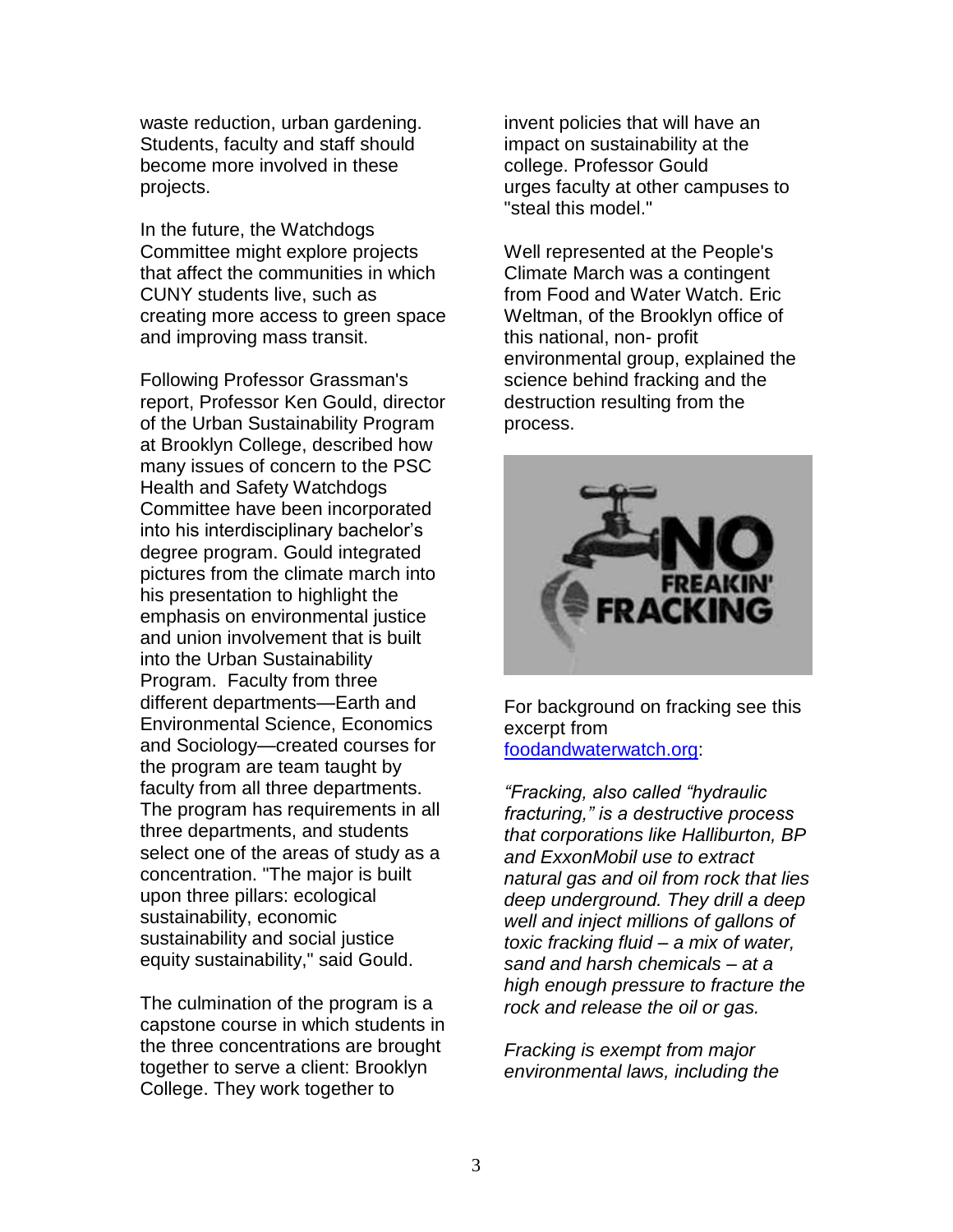*Safe Drinking Water Act, and spills and accidents are far too common."*

Weltman warned about the potential impact of fracking on the water supply in New York: As a result of fracking, radon, a radioactive gas that can cause increased rates of lung cancer, leaches into the ground water. And the methane produced during fracking is a powerful greenhouse gas, which traps atmospheric heat and contributes to the rate of climate change.

Contrary to claims that fracking helps the economy, Weltman asserted that "the jobs are dead end jobs." Fracking also disrupts the community and eventually leads to a decrease in property values, according to Weltman. "The public should realize that there are alternatives to natural gas, but no alternatives to clean water," he said. "Energy transitions should be made before the planet is destroyed, not after."

A coalition of 250 different environmental, civic, labor, health, and political groups have banded together to stop fracking in New York State. Several thousand businesses have come out against fracking, along with networks of farmers and students who also oppose it. Eric Weltman's message to PSC Retirees is "become active in the anti-fracking movement." The decision to have fracking here will be made by Governor Cuomo. "Concerted efforts must continue so that the Governor will support a ban on fracking," he said.

**ATTENTION SNOWBIRDS.** The

Florida branch of the retirees chapter holds its annual luncheon in early February. If you are a snowbird (i.e. a northerner who resides in Florida during the winter months) and would like to attend the luncheon, send us your Florida contact information to [retirees@pscmail.org.](mailto:retirees@pscmail.org) We'll make sure you are sent an invitation.

### **LABOR GOES TO THE MOVIES:**  *The Birds* **(Alfred Hitchcock, 1963)**

This year's Labor Goes to the Movies film series presents a group of films—documentary and fiction that take the threat of apocalypse as their premise.



Hitchcock's *The Birds* (1963, US) is his last undisputed masterpiece. The story of a small-town California man, living with his overbearing mother and drawn to an alluring, independent blonde socialite, showcases many of Hitchcock's themes, but eliminates his traditional human villains (spies, thieves, murderers and the like) for the very forces of nature. As birds of every species unite in sudden fury to invade, attack and destroy, this small town is thrown into a great panic and